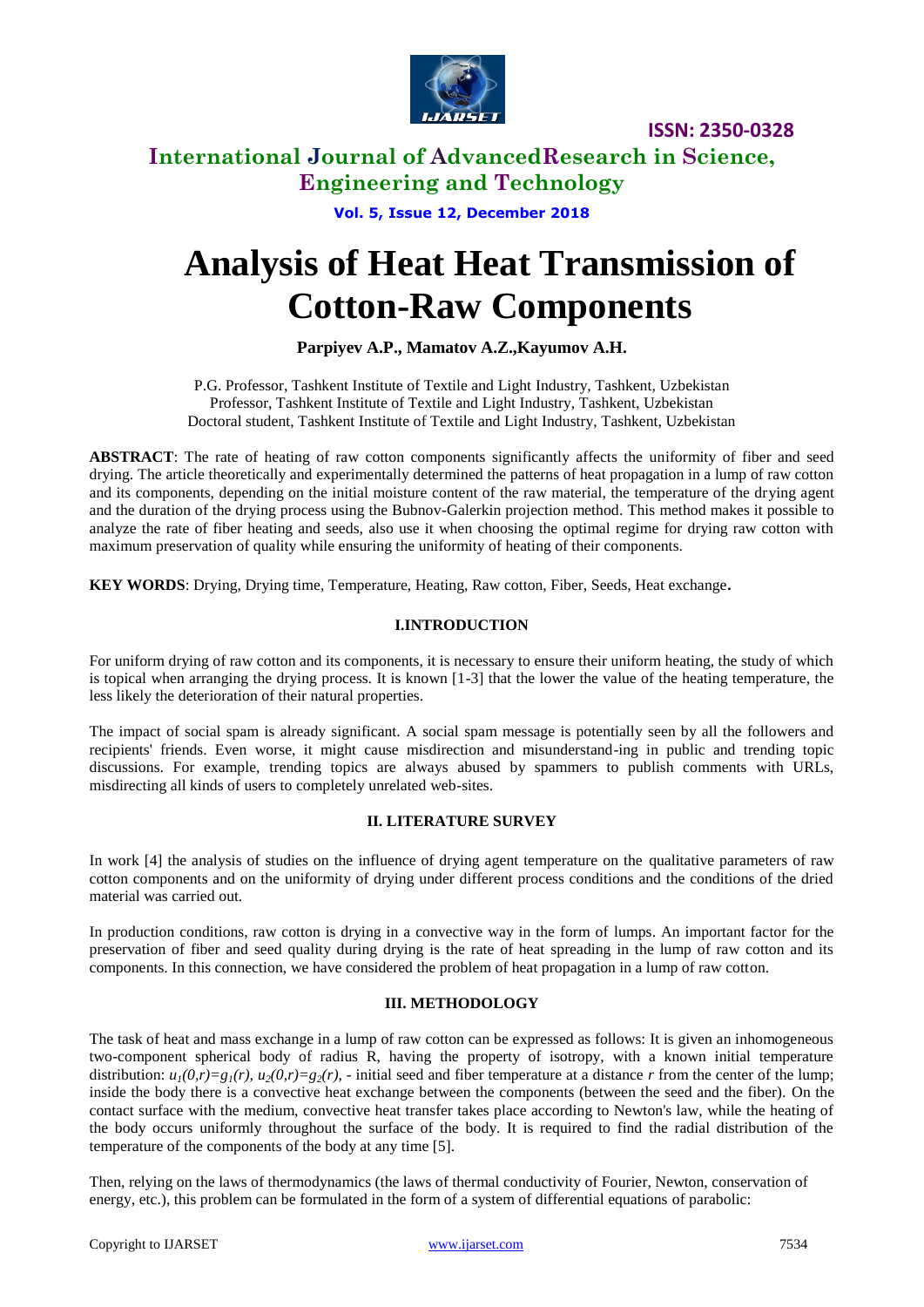

**International Journal of AdvancedResearch in Science, Engineering and Technology**

### **Vol. 5, Issue 12, December 2018**

type: 
$$
\begin{cases} \frac{\partial u_1}{\partial \tau} = a_1 \left( \frac{\partial^2 u_1}{\partial r^2} + \frac{2}{r} \cdot \frac{\partial u_1}{\partial r} \right) + \frac{\alpha}{c_1 \rho_1} [u_2 - u_1] + \frac{1}{c_1 \rho_1} f_1(\tau) \\ \frac{\partial u_2}{\partial \tau} = a_2 \left( \frac{\partial^2 u_2}{\partial r^2} + \frac{2}{r} \cdot \frac{\partial u_2}{\partial r} \right) + \frac{\alpha}{c_2 \rho_2} [u_1 - u_2] + \frac{1}{c_2 \rho_2} f_2(\tau) \end{cases}
$$
(1)

with initial  $u_1(r, 0) = g_1(r), u_2(r, 0) = g_2(r),$  (2)

and boundary conditions: when *r=R*

$$
-\frac{\partial u_1}{\partial r} + \alpha_1 [u_B - u_1] = 0
$$
  

$$
-\frac{\partial u_2}{\partial r} + \alpha_2 [u_B - u_2] = 0
$$
 (3)

where  $\alpha_1$ - coefficient of heat exchange between the seed and the heat-transfer;  $\alpha_2$ - coefficient of heat exchange between the fiber and the heat-transfer;  $\alpha$ - coefficient of heat exchange between the seed and the fiber;  $f_1(\tau)$ ,  $f_2(\tau)$ given continuous functions describing the process of evaporation of moisture from the seed and from the fiber, correspondingly,  $u_{\beta}$ - air temperature,  $\tau$ - drying time;  $u_1(r, \tau)$ ,  $u_2(r, \tau)$ - the required functions representing the temperature of the seed and fibers at the point  $r$  at a given time  $\tau$ .

#### **A. ALGORITHM OF SOLVING THE PROBLEM OF DETERMINING THE TEMPERATURE FIELD OF COTTON-RAW COMPONENTS**

Making the change of variables  $\theta_i(r, \tau) = r \cdot u_i(r, \tau), \quad i = 1,2$ 

we obtain a system of equations in the form:

$$
\begin{cases}\n\frac{\partial \theta_1}{\partial \tau} = a_1 \frac{\partial \theta_1^2}{\partial r^2} + \tilde{\alpha} (\theta_2 - \theta_1) + \frac{1}{c_1 \rho_1} r f_1(\tau) \\
\frac{\partial \theta_2}{\partial \tau} = a_2 \frac{\partial \theta_2}{\partial r^2} + \tilde{\alpha} (\theta_1 - \theta_2) + \frac{1}{c_2 \rho_2} r f_2(\tau)\n\end{cases} (4)
$$

with initial conditions

$$
\theta_1(r,0) = r \cdot g_1(r), \qquad \theta_2(r,0) = r \cdot g_2(r) \tag{5}
$$

and the boundary conditions when *r=R*

$$
-\frac{\partial \theta_1(R,\tau)}{\partial r} + \frac{1}{R} \cdot \theta_1(R,\tau) + \alpha_1(u_B - \theta_2(R,\tau)) = 0
$$
  

$$
-\frac{\partial \theta_2(R,\tau)}{\partial r} + \frac{1}{R} \cdot \theta_2(R,\tau) + \alpha_2(u_B - \theta_2(R,\tau)) = 0
$$
 (6)

Where  $\tau \in [0; T]$ ,  $r \in [0; R]$ .  $1\mu_1$   $\mu_2\mu_2$  $\widetilde{\alpha}=\frac{\alpha}{\alpha},\;\;\hat{\alpha}$  $\rho$  $\hat{\alpha} = \frac{\alpha}{\sqrt{2}}$  $\rho$  $\widetilde{\alpha} = \frac{\alpha}{c_1 \rho_1}, \quad \widehat{\alpha} = \frac{\alpha}{c_1 \rho_1}$  $=\frac{a}{a}, \hat{a} =$ 

Copyright to IJARSET [www.ijarset.com](http://www.ijarset.com/) 7535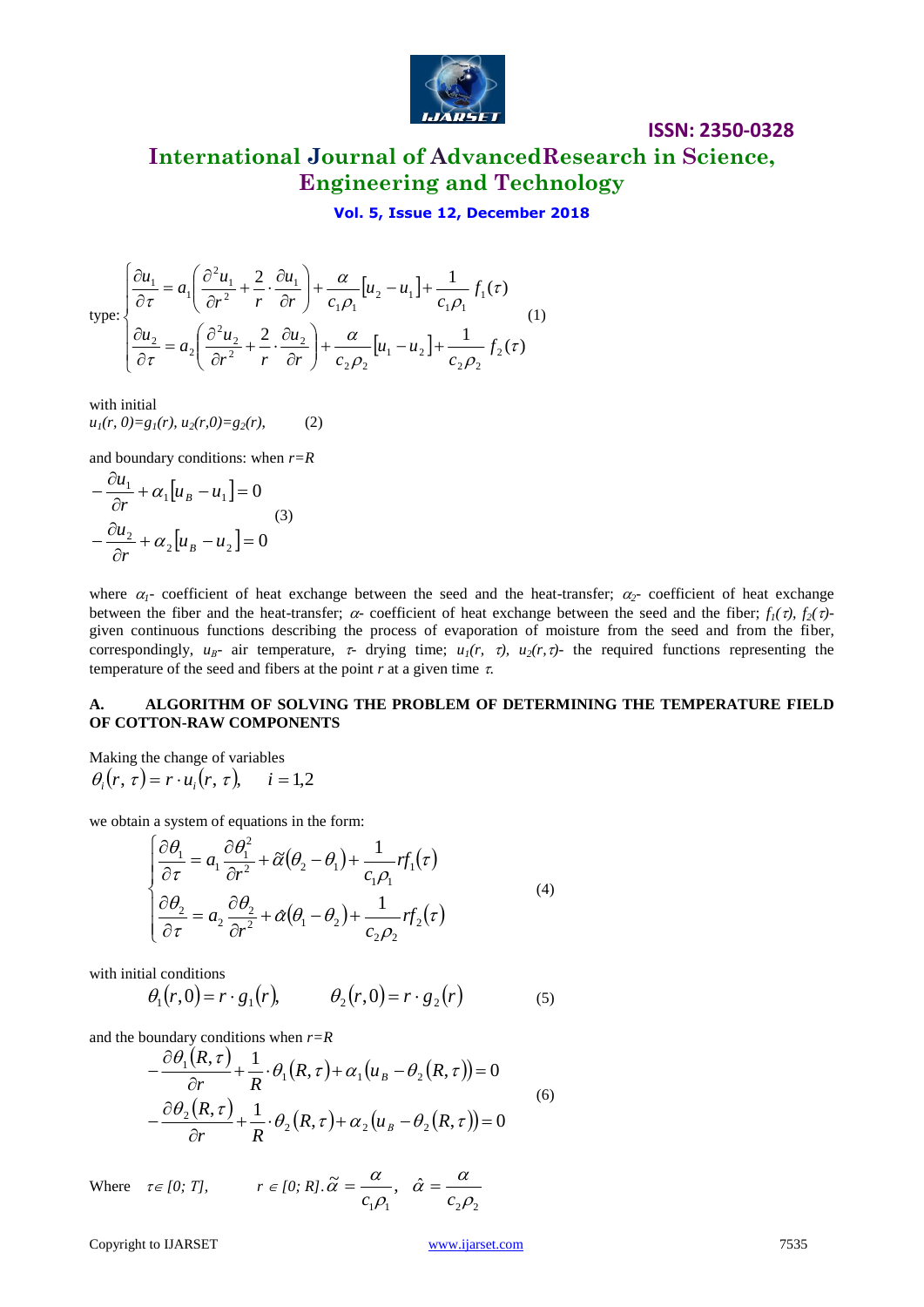

# **ISSN: 2350-0328 International Journal of AdvancedResearch in Science, Engineering and Technology**

### **Vol. 5, Issue 12, December 2018**

To solve this problem, we use the projection method of Bubnov-Galerkin, i.e., we introduce a basic function  $\varphi_i(x)$ comply with the conjugacy condition  $\varphi_i(0)=0$ ,  $\varphi_i(r) \in W_2^1(0,R)$ . Then the solution of system (4) - (6) we will seek in the

form 
$$
\theta_{iN}(r,\tau) = \sum_{K=1}^{N} a_{iK}(\tau) \cdot \varphi_K(r) \qquad (i=1,2)
$$
 (7)

where the coefficients  $a_i(\tau)(i=1,2)$  are determined from

$$
\begin{aligned}\n&\left\{\left(\frac{\partial \theta_{1N}}{\partial \tau} - a_1 \frac{\partial^2 \theta_{1N}}{\partial r^2} - \frac{\alpha}{c_1 \rho_1} (\theta_{2N} - \theta_{1N}) - \frac{1}{c_1 \rho_1} r \cdot f_1(\tau), \varphi(r)\right)_2 = 0 \\
&\left(\frac{\partial \theta_{2N}}{\partial \tau} - a_2 \frac{\partial^2 \theta_{2N}}{\partial r^2} - \frac{\alpha}{c_2 \rho_2} (\theta_{1N} - \theta_{2N}) - \frac{1}{c_2 \rho_2} r \cdot f_2(\tau), \varphi(r)\right)_2 = 0\n\end{aligned} \tag{8}
$$

Identifying by

$$
\alpha_{ik} = (\varphi_i(r), \varphi_j(r))_2;
$$
\n
$$
\beta_{ik} = a_1 (\varphi'_i(r), \varphi'_k(r))_2 + a_1 \left(\frac{I}{R} - H_1\right) \varphi_i(R) \cdot \varphi_k(R) + H_3 \cdot \alpha_{ik};
$$
\n
$$
\overline{\beta}_{ik} = a_2 (\varphi'_i(r), \varphi'_k(r))_2 + a_2 \left(\frac{I}{R} - H_2\right) \varphi_i(R) \cdot \varphi_k(R) + H_4 \cdot \alpha_{ik};
$$
\n
$$
\gamma_{ik} = H_3 \cdot d_{ik}; \qquad \overline{\gamma}_{ik} = H_4 \cdot d_{ik}
$$
\n
$$
f_{1i} = (f_1(\tau) \cdot r, \varphi_i(r))_2 + a_1 H_1 R u_B \cdot \varphi_i(R)
$$
\n
$$
f_{2i} = (f_2(\tau) \cdot r, \varphi_i(r))_2 + a_2 H_2 R u_B \cdot \varphi_i(R)
$$

we obtain the following system of differential equations:

$$
\begin{cases}\nQ_n \cdot \frac{dA_n(\tau)}{d\tau} + P_n A_{1n}(\tau) + G_n A_{2n}(\tau) = F_{1n}(\tau, r) \\
Q_n \cdot \frac{dB_n(\tau)}{d\tau} + \tilde{P}_n A_{2n}(\tau) + \tilde{G}_n A_{1n}(\tau) = F_{2n}(\tau, r) \\
Q_n A_n(0) = F_{10}(r) \\
Q_n B_n(0) = F_{20}(r)\n\end{cases} \tag{9}
$$

where  $Q_n = (\alpha_{ik})$ ,  $P_n = (\beta_{ik})$ ,  $G_n = (\gamma_{ik})$ ,  $\widetilde{P}_n = (\widetilde{\beta}_{ik})$   $\widetilde{G}_n = (\gamma_{ik})$  square matrix size  $(NxN); A_{1n}(\tau) = (a_{11}(\tau), a_{12}(\tau), \ldots, a_{1n}(\tau))$  $a_{1n}(\tau)^T$ ,  $A_{2n}(\tau) = (a_{21}(\tau), a_{22}(\tau), ..., a_{2n}(\tau))^T$  - the unknown vectors;  $F_{1n}(\tau, r) = (f_{11}(\tau, r), f_{12}(\tau, r), ..., f_{1n}(\tau, r))^T$ ,  $F_{2n}(\tau, r) = (f_{21}(\tau, r), f_{22}(\tau, r), ..., f_{2n}(\tau, r))^T$  - known vectors, the elements that are defined by the above formulas; elements of vectors  $F_{10}(r) = (f_{01}(r), f_{02}(r), ..., f_{0n}(r))^T H F_{20}(r) = (\widetilde{f}_{01}(r), \widetilde{f}_{02}(r), ..., \widetilde{f}_{0n}(r))^T$ ~<br>~ ,..., ~<br>~ ,  $=\left(\widetilde{f}_{01}(r), \widetilde{f}_{02}(r), ..., \widetilde{f}_{0n}(r)\right)^{T}$  are determined from the relation  $f_{0i} = (rg_1(r), \varphi_i(r)), \quad \tilde{f}_{0i} = (rg_2(r), \varphi_i(r)).$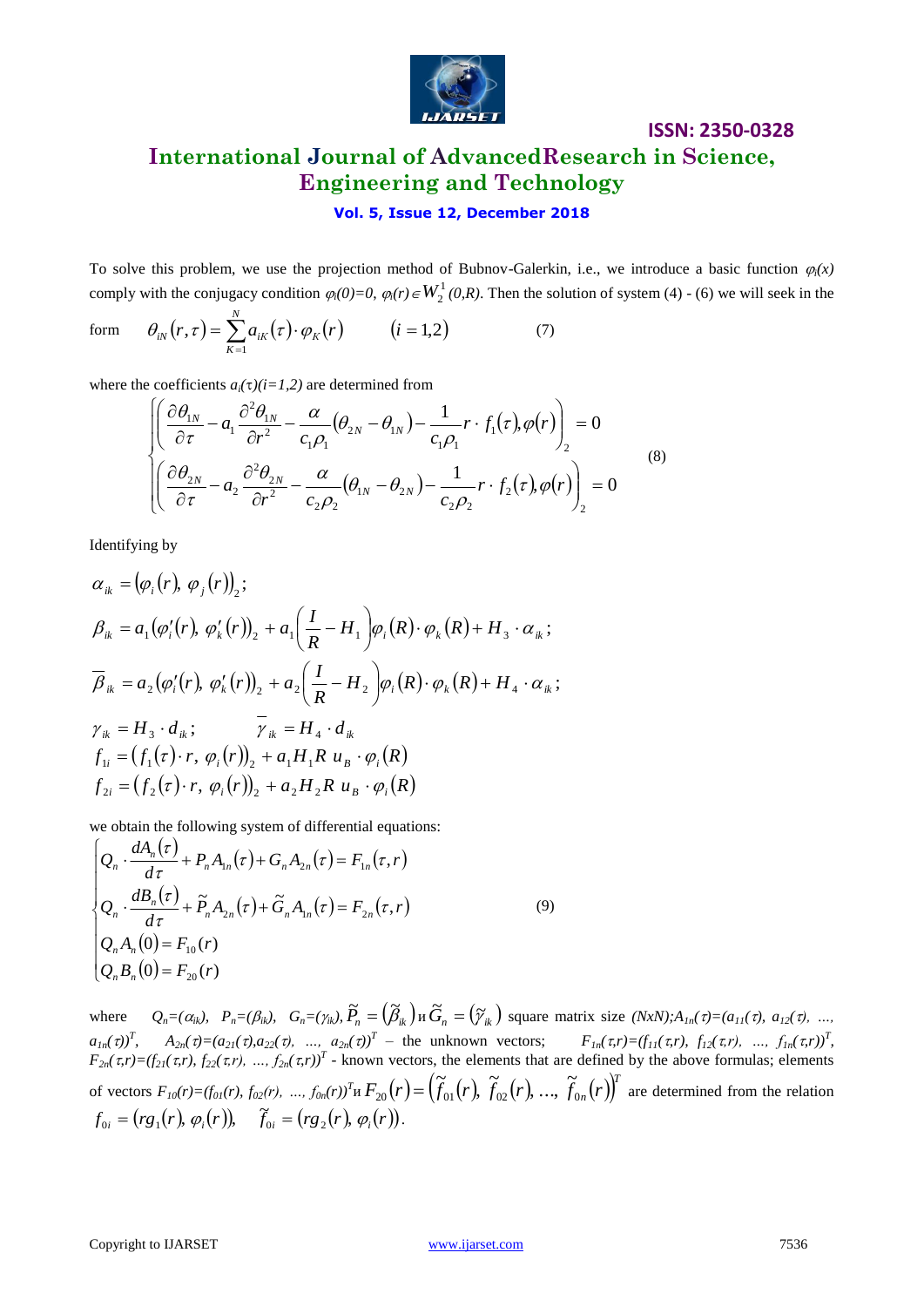

# **International Journal of AdvancedResearch in Science, Engineering and Technology**

### **Vol. 5, Issue 12, December 2018**

### **B. ON THE STABILITY OF THE GALERKIN METHOD FOR ONE SUM (PROBLEM) OF HEAT TRANSMISSION IN A COTTON-RAW.**

We research the question of the stability problem (9). Assume that the coordinate system  $\{\varphi_i(x)\}$  is strongly minimal in space  $L_2(\Omega)$  i.e. there exists a constant independent of *n*, which  $0 < q < q_i^n$ , where  $q_i^n$  - eigenvalues of matrix  $\{\varphi_{\iota}, \varphi_{\iota}\}\$  $Q_n = {\phi_k, \phi_j}_{L_2} \int_{k, j=1}^{n}$ 

Suppose that instead of the Galerkin system (6) we solve the "perturbed" system  $\int_{0}^{\infty} (\mathcal{Q}_n + \Gamma_n) \widetilde{C}_n \vert \tau + (P_n + \Gamma_n') \widetilde{C}_n = F_n(\tau) + \varepsilon_n$  $\left( Q_n + \Gamma_n^0 \right) \widetilde{C}_n(0)$ ₹  $(Q_n + \Gamma_n^0) \widetilde{C}_n(0) = F_0 + \varepsilon_0$ (10) where  $\widetilde{C}_n(\tau) = (\widetilde{A}_{1n}(\tau); \widetilde{A}_{2n}(\tau)).$  $\tilde{C}_n(\tau) = (A_{1n}(\tau); A_{2n}(\tau))$  - solution of the perturbed problem.

Let the admitted errors  $\Gamma_n$ ,  $\Gamma'_n$  are as follows  $\left| \frac{\Gamma_n}{\gamma} \right| \leq e_1 q, \quad \left| \frac{\Gamma_n'}{n} \right| \leq e_2 q; \quad 0 \leq e_i \leq 1, \quad q > 0.$ 

We denote by  $Z_n(\tau) = \tilde{G}_n(\tau) - G_n(\tau)$ . From the system of equations (10) we subtract the systems of equations (9). The resulting equation is multiplied scalar by  $Z_n(\tau)$ , i.e.

$$
\frac{1}{2}\frac{d}{d\tau}\big((Q_n+\Gamma_n)Z_n,Z_n\big)+\big((P_n+\Gamma_n)\mathbb{Z}_n,\mathbb{Z}_n\big)=(\varepsilon_n,\mathbb{Z}_n)+(\varPhi_n,\mathbb{Z}_n)
$$
\nwhere  $\Phi_n(\tau)=-\Gamma_n\cdot\tilde{G}(\tau)-\Gamma_n'\cdot G_n(\tau)$ .

Since the matrix  $P_n$  is positive-definite and estimating the terms of the right-hand side of the equality, we obtain  $((Q_n + \Gamma_n)Z_n, Z_n) \leq \varepsilon_1 ||Z_n||^2 + c_1 ||\varepsilon_n||^2 + ||\Phi_n(\tau)||^2$ 1 2  $,Z_n) \leq \varepsilon_1$ 2  $\frac{1}{\epsilon} \frac{d}{d\epsilon} ((Q + \Gamma) |Z|, Z) \leq \varepsilon \|Z\|^2 + c \cdot \|z\|^2 + \|\Phi\| (\tau)$  $\frac{a}{d\tau}((Q_n + \Gamma_n)Z_n, Z_n) \leq \varepsilon_1 \|Z_n\|^2 + c_1 \| \varepsilon_n\|^2 + \|\Phi_n\|^2$  $\frac{d}{d}((Q_n + \Gamma_n)Z_n, Z_n) \leq \varepsilon_1 ||Z_n||^2 + c_1 ||\varepsilon_n||^2 +$ 

We integrate the last inequalities in  $\tau$ . Taking into account inequality

$$
\left\|Z_n\right\|_{E_n}^2\leq \frac{1}{2}\left\|\widetilde U-U\right\|_{L_2}^2
$$

We obtain

$$
((Q_n + \Gamma_n)Z_n, Z_n)_{E_n} \leq 2\varepsilon_1 \int_0^{\tau} \left\| \widetilde{U} - U \right\|_{L_2}^2 d\tau + c_1 \int_0^{\tau} \left( \left\| \varepsilon_n \right\|^2 + \left\| \Phi_n(\tau) \right\|_{L_2}^2 \right) d\tau + ((Q_n + \Gamma_n)Z_n(0), Z_n(0))_{E_n}
$$

On the other hand,

$$
\begin{aligned}\n &\left( \left( Q_n + \Gamma_n \right) \mathbb{Z}_n, \, Z_n \right)_{E_n} \ge \left( Q_n \mathbb{Z}_n, \, Z_n \right) - e_1 q \big\| \mathbb{Z}_n \big\|_{E_n}^2 \ge \left( 1 - e_1 \right) \big\| \widetilde{U}_n - U_n \big\|_{L_2}^2, \\
 &\left( \left( Q_n + \Gamma_n \right) \mathbb{Z}_n(0), \, Z_n(0) \right)_{E_n} \le \left( Q_n \mathbb{Z}_n(0), \, Z_n(0) \right)_{E_n} + e_1 q \big\| \mathbb{Z}_n \big\|_{E_n}^2 \le c_2 \left( 1 + e_1 \right) \big\| \widetilde{U}(r, 0) - U(r, 0) \big\|_{L_2(\Omega)}^2, \\
 &\int_0^r \big\| \Phi_n(\tau) \big\|_{E_n}^2 \, d\tau' \le 2M \int_r^r \big\| \Gamma_n \big\|^2 \, d\tau' + 2K \int_0^r \big\| \Gamma_n' \big\|^2 \, d\tau' \le 2M T \big\| \Gamma_n \big\|^2 + 2KT \big\| \Gamma_n' \big\|_{E_n}^2\n\end{aligned}
$$

We denote

Copyright to IJARSET [www.ijarset.com](http://www.ijarset.com/) 7537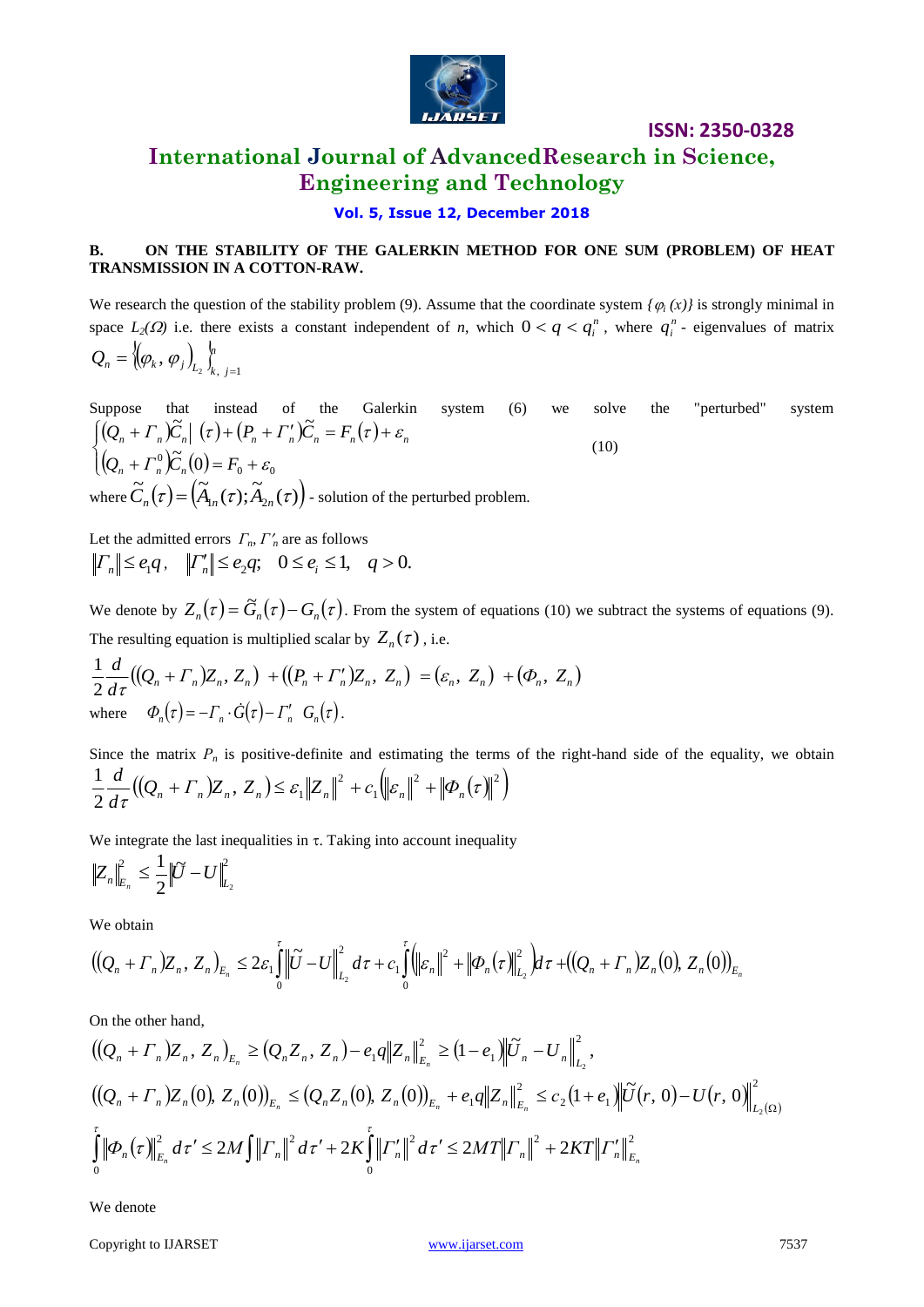

# **International Journal of AdvancedResearch in Science, Engineering and Technology**

**ISSN: 2350-0328**

**Vol. 5, Issue 12, December 2018**

$$
\int_{0}^{\tau} \left\| \overline{U}_{n}(r,\tau) - \overline{U}_{n}(r,\tau) \right\|_{L_{2}}^{2} d\tau = y(\tau)
$$
\n
$$
F_{n}(\tau) = c_{2} (1 + e_{1}) \left\| \widetilde{U}_{n}(r,0) - U_{n}(r,0) \right\|_{2}^{2} + c_{1} \left\| \varepsilon_{n} \right\|_{E_{n}}^{2} + 2MT \left\| \overline{U}_{n} \right\|_{E_{n}}^{2} + 2KT \left\| \overline{U}_{n}^{\prime} \right\|_{E_{n}}^{2}
$$

Hence, by virtue of the theorem on differential inequalities, the inequality follows:

$$
\left\| \widetilde{U}_n(r,\,\tau) - U_n(x,\,\tau) \right\|_2^2 \leq p_0 \left\| \varepsilon_0 \right\|^2 + p_1 \left\| \varepsilon_n \right\|^2 + p_2 \left\| \Gamma_n^0 \right\|^2 + p_3 \left\| \Gamma_n^{\prime} \right\|^2 + p_4 \left\| \Gamma_n^{\prime} \right\|^2 \tag{11}
$$

where the constants  $p_i(i=0,4)$  do not depend on *N*. Therefore,

$$
\left\|\widetilde{G}_n(\tau)-G_n(\tau)\right\|_{E_n}^2\leq \frac{1}{q}\left\|\widetilde{U}_n(r,\,\tau)-U_n(r,\,\tau)\right\|_{2}^2\leq \frac{1}{q}\omega^2
$$

Where  $\omega^2$ - is the right-hand side of inequality (11). The last correlation imply the stability of the algorithm for structure an approximate solution and the numerical stability of an approximate solution in the space  $L_{2}(\Omega)$ .

### **C. NUMERICAL SOLUTIONS OF THE PROBLEM OF HEAT TRANSMISSION IN A COTTON-RAW LUMP.**

We consider an approximate method for calculating the model (9) constructed for the heat transmission problem in a lump of raw cotton.

To obtain numerical results, we choose the basic functions. As basic functions, we take piecewise-continuous functions defining in the space  $L_2(\Omega)$ , i.e.

$$
\varphi_{0}(r) = 0
$$
\n
$$
\varphi_{i}(r) = \frac{1}{\sqrt{h}} \begin{cases} \frac{r - r_{i-1}}{h}, & eclur \in (r_{i-1}; r_{i}) \\ \frac{r_{i+1} - r}{h}, & eclur \in (r_{i}; r_{i+1}) \\ \frac{r_{i+1} - r}{h}, & eclur \in (r_{i}; r_{i+1}) \end{cases}
$$
\n
$$
\varphi_{N}(r) = \frac{1}{\sqrt{h}} \begin{cases} \frac{r - r_{N-1}}{h}, & eclur \in (r_{N-1}; r_{N}) \\ 0, & eclur \in (r_{N-1}; r_{N}) \end{cases}
$$

constructed on the grid  $0 < r_0 < r_1 < r_2 < ... < r_N = R$ ,  $h = r_i - r_{i-1}$ ,  $i = 1, 2, 3, 4, ... N-1$ .

 $\int_{0}^{1} C_{\gamma}(r, t) - C_{\gamma}(r, \tau) \Big|_{0}^{2} d\tau = y(t)$ <br>  $F_{\gamma}(t) = c_{\gamma}(1 + a_{\gamma}) \Big|_{0}^{2} \Big|_{0}^{2} C_{\gamma}(r, t) - U_{\gamma}(r, 0) \Big|_{0}^{2} + c_{\gamma}(s_{\gamma}) \Big|_{0}^{2} + c_{\gamma}(s_{\gamma}) \Big|_{0}^{2} + 2\mathcal{MT}[T_{\gamma}] \Big|_{0}^{2}$ .<br>
Hence, by vients of the thestern or di Obviously, this system is linearly independent and each of them is non-zero only in an interval of length *2h*. If we denote the linear hull by *НN*, then the functions in *Н<sup>N</sup>* are continuous piecewise linear functions that are summable with any finite (ultimate) derivative, i.e.  $H_N \in L_2[0;R]$ ,  $H_N \in W_2^1[0;R]$ . It can also be noted that these functions are almost orthogonal, i.e. only for the neighboring functions is the scalar product in  $L_2/0$ ;  $R$ <sup>1</sup> different from zero. It follows that the system of equations (9) has a sparse matrix. Selecting the basic functions in this way and constructing implicit difference schemes on the interval *[0;T]* we obtain a system of algebraic equations.

 $\int$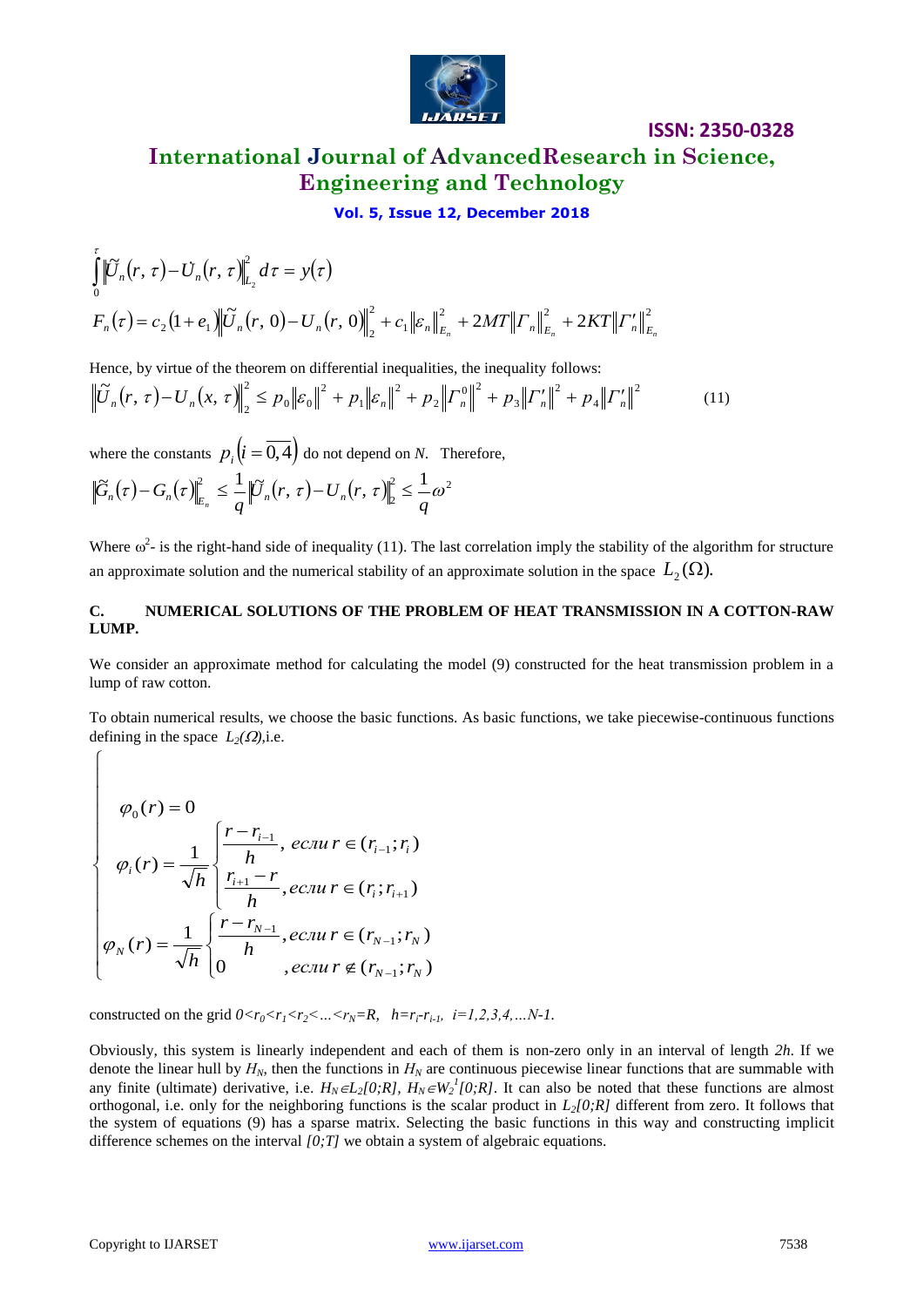

# **International Journal of AdvancedResearch in Science, Engineering and Technology**

### **Vol. 5, Issue 12, December 2018**

$$
\begin{cases}\n(Q_n + \Delta \tau P_n) \cdot A_n^{l+1}(\tau) + G_n B_n^{l+1}(\tau) = F_{1n}^l(\tau) - Q_n A_n^l(\tau) \\
\tilde{G}_n A_n^{l+1}(\tau) + (Q_n + \Delta \tau P_n) \cdot B_n^{l+1}(\tau) = F_{2n}^l(\tau) - Q_n B_n^l(\tau) \\
Q_n A_n^0(\tau) = F_{10} \\
Q_n B_n^0(\tau) = F_{20} \qquad l = 0, 1, 2, 3, \dots M\n\end{cases} (12)
$$

The system of algebraic equations (12) is solving by the Gauss method. The found value of  $A_n^l(\tau), B_n^l(\tau)$  putting to (10) and find the temperatures of fiber and seeds, i.e.

 $(r, \tau) = \frac{1}{\tau} \cdot \theta_i(r, \tau), \ \ i = 1, 2.$  $u_i(r,\tau) = \frac{1}{r} \cdot \theta_i(r,\tau)$ 

### **IV. EXPERIMENTAL RESULTS**

The subject of research was cotton-raw, varieties of С-6524, II of industrial grade. Below in Table 1 the calculation results obtained for the following values of the parameters of the model (1) [6].

- For the seed: $u_{10}=10^0C$ ;  $\lambda_1=0.26$  W/m·K;  $c_1=1800$  J/kg·K;  $\rho_1=50$  kg/m<sup>3</sup>;  $R_1=0.006$ m;  $k_1=0.005$  W/m<sup>2</sup>·K;  $W_{HI}=19\%$ ; *α=2,30 J/m<sup>2</sup> ; 1=0,8; r21=2082000 J/kg; WP1=8%; 1=2,01 J/m<sup>2</sup> ∙h;* - for fiber:  $u_{20} = 15^0C$ ;  $\lambda_2 = 0.07$  W/m·K;  $c_2 = 1600$  J/kg·K;  $\rho_2 = 12$  kg/m<sup>3</sup>;  $R_2 = 0.025$  m;  $k_2 = 0.0003$  W/m<sup>2</sup>·K;  $W_{H2} = 9\%$ ;  $\epsilon_2 = 0.8$ ;  $W_{P2} = 0\%$ ;  $\alpha_2 = 2.5$  J/m<sup>2</sup>⋅h; R=0,1 m.

### **Table 1. Temperature changes with respect to the radius of the lump raw cotton and drying time**

| R, M      |                | 0,1                                                    | 0,2    | 0,3    | 0.4    | 0.5    | 0.6    | 0,7    |  |  |
|-----------|----------------|--------------------------------------------------------|--------|--------|--------|--------|--------|--------|--|--|
| τ,<br>sec |                | The temperature field of raw cotton components $(^0C)$ |        |        |        |        |        |        |  |  |
| 60        | U <sub>I</sub> | 28,410                                                 | 27,979 | 22,585 | 19,264 | 17,257 | 16,032 | 15,262 |  |  |
|           | $U_2$          | 48.185                                                 | 46.651 | 37,922 | 31,277 | 26.143 | 22.218 | 19,261 |  |  |
| 120       | $U_I$          | 34.147                                                 | 33,403 | 27.304 | 22,999 | 19.997 | 17.939 | 16.532 |  |  |
|           | $U_2$          | 56.898                                                 | 54.259 | 45,507 | 38,577 | 32,876 | 28.144 | 24,228 |  |  |
| 180       | $U_1$          | 38,360                                                 | 37,250 | 30,884 | 26,086 | 22,521 | 19.893 | 17,98  |  |  |
|           | $U_2$          | 61,947                                                 | 58,486 | 49,815 | 42,891 | 37,082 | 32,127 | 27,883 |  |  |
| 240       | $U_1$          | 41,784                                                 | 40.312 | 33.733 | 28,720 | 24.811 | 21.789 | 19,484 |  |  |
|           | $U_2$          | 65,324                                                 | 61,215 | 52,612 | 45,738 | 39,920 | 34,897 | 30,524 |  |  |
| 300       | $U_I$          | 44,703                                                 | 42.88  | 36,192 | 31,02  | 26,089 | 23,086 | 20.981 |  |  |
|           | $U_2$          | 67,744                                                 | 63,109 | 54,551 | 47,728 | 41,929 | 36,887 | 32,46  |  |  |
| 360       | $U_I$          | 47,262                                                 | 45,099 | 38,336 | 33,060 | 28.773 | 25,272 | 22,436 |  |  |
|           | $U_2$          | 69.549                                                 | 64,478 | 55,947 | 49,165 | 43.389 | 38.348 | 33,897 |  |  |

| Table 2. Temperature changes with respect to the drying time |  |  |  |  |  |
|--------------------------------------------------------------|--|--|--|--|--|
|--------------------------------------------------------------|--|--|--|--|--|

| $\tau$ , sec  | 15     | 30     | 45     | 60     | 75     | 90     | 105    | 120    | 135    |
|---------------|--------|--------|--------|--------|--------|--------|--------|--------|--------|
| $u_1(\tau,r)$ | 12,733 | 15,369 | 17,724 | 19,858 | 21,814 | 23,625 | 25,313 | 26,896 | 28,389 |
| $u_2(\tau,r)$ | 27,759 | 36,037 | 42,095 | 46,864 | 50,777 | 54,074 | 56,905 | 59,371 | 61,543 |
| τ, sec        | 150    | 165    | 180    | 195    | 210    | 225    | 240    | 255    | 270    |
| $u_I(\tau,r)$ | 29,804 | 31,148 | 32,430 | 33,656 | 34,831 | 35,960 | 37,046 | 38,093 | 39,104 |
| $u_2(\tau,r)$ | 63,473 | 65,200 | 66,756 | 68,163 | 69.444 | 70,612 | 71,682 | 72,665 | 73,570 |
| $\tau$ , sec  | 285    | 300    | 315    | 330    | 345    | 360    |        |        |        |
| $u_1(\tau,r)$ | 40,081 | 41,027 | 41,943 | 42,831 | 43,695 | 44,533 |        |        |        |
| $u_2(\tau,r)$ | 74,406 | 75,179 | 75,896 | 76,560 | 77.179 | 77,547 |        |        |        |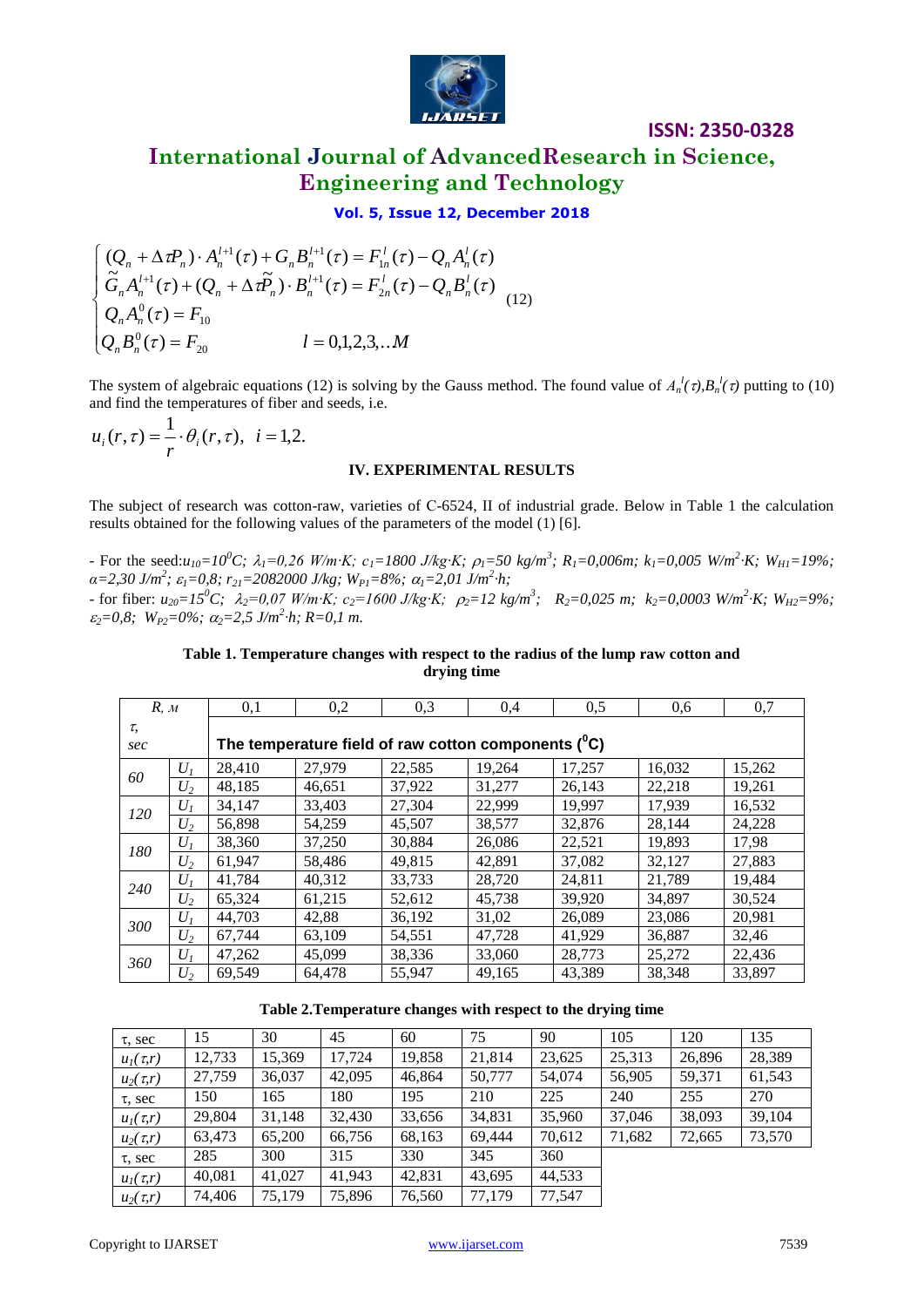

**ISSN: 2350-0328 International Journal of AdvancedResearch in Science, Engineering and Technology**

**Vol. 5, Issue 12, December 2018**

Table 3 shows the results of calculations with respect to the radius of a lump of raw cotton at an air temperature is 100<sup>o</sup>C, an initial temperature is 15<sup>o</sup>C and a humidity of seeds and fiber are  $W_{H1}$ = 19%,  $W_{H2}$ =9%, respectively. The drying time is 360 seconds.

# *R, м* 0,1 0,2 0,3 0,4 0,5 0,6 0,7 *u*<sub>1</sub>(*t,r*) 47,262 45,099 38,336 33,060 28,773 25,272 22,436 *u*<sub>2</sub>(*t,r*) 69,549 64,478 55,947 49,165 43,389 38,348 33,897

**Table 3. Temperature changes with respect to the radius of the lump**



Fig.1. Dependence of the heating temperature of fiber and seeds on the radius clap of raw cotton.

### **V.CONCLUSION AND FUTURE WORK**

Analysis of the results of Table 3 (Fig.1) shows that the lump diameter significantly affects the intensity of the drying process, i.e. with an increase in the diameter of the lump, the rate of heating of seeds and fiber sharply decreases. The temperature difference inside the seeds along the radius of the lump and the temperature difference between the fibers and seeds that are at equal distances from the lump surface is very large, which leads to an uneven drying of the raw cotton components. To increase the rate of heating the seeds, and to achieve uniform drying, it is necessary to organize the drying of the raw cotton in the loosened form, i.e. as far as possible reduce the diameter of the lump.

Below are the experimental and calculated data on the temperature variation of raw cotton components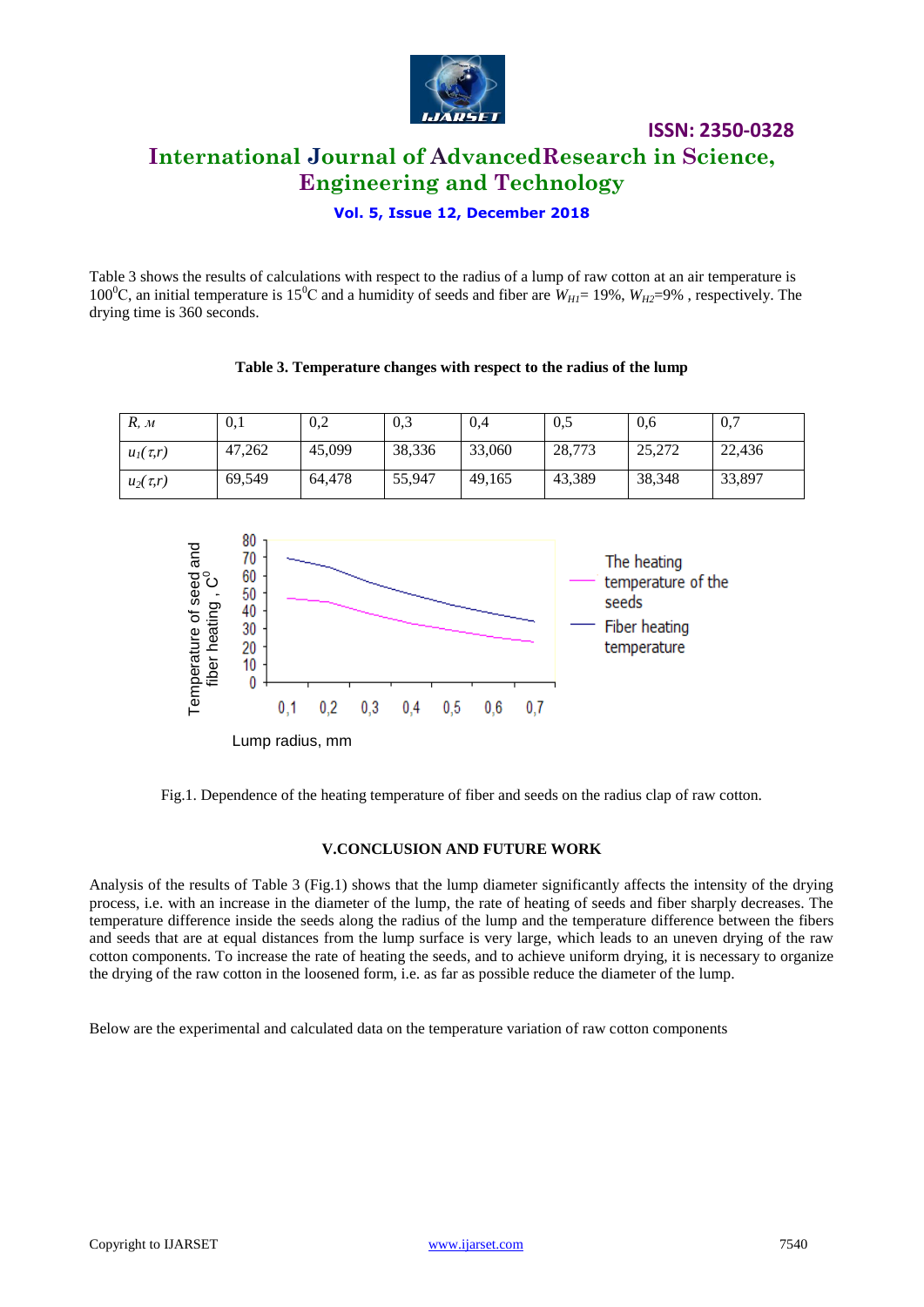

# **International Journal of AdvancedResearch in Science, Engineering and Technology**

### **Vol. 5, Issue 12, December 2018**

Table 4.Experimental and calculated temperature variation data components of raw cotton

| Diameter of the lump $R = 0.7$ m, air temperature 130 <sup>0</sup> C, initial humidity 17,4%; Drying time 360 sec. |                  |            |                   |            |  |  |  |
|--------------------------------------------------------------------------------------------------------------------|------------------|------------|-------------------|------------|--|--|--|
| Drying time                                                                                                        | Seed temperature |            | Fiber temperature |            |  |  |  |
| (sec.)                                                                                                             | Experimental     | Calculated | Experimental      | Calculated |  |  |  |
|                                                                                                                    | 10,0             | 10,0       | 10,0              | 10,0       |  |  |  |
| 15                                                                                                                 | 26,0             | 29,0       | 37,0              | 39,5       |  |  |  |
| 30                                                                                                                 | 34,0             | 35,2       | 42,0              | 40,0       |  |  |  |
| 45                                                                                                                 | 46,0             | 45,7       | 45,0              | 49,0       |  |  |  |
| 60                                                                                                                 | 52,0             | 53,1       | 60,0              | 54,0       |  |  |  |
| 90                                                                                                                 | 64,0             | 63,4       | 90,0              | 72,0       |  |  |  |









The comparative analysis (Fig. 2 and Fig. 3) shows that the error in the calculated and experimental data is no more than 3-4%, which makes it possible to analyze the rate of heating of fiber and seeds in the form of a lump of raw cotton.